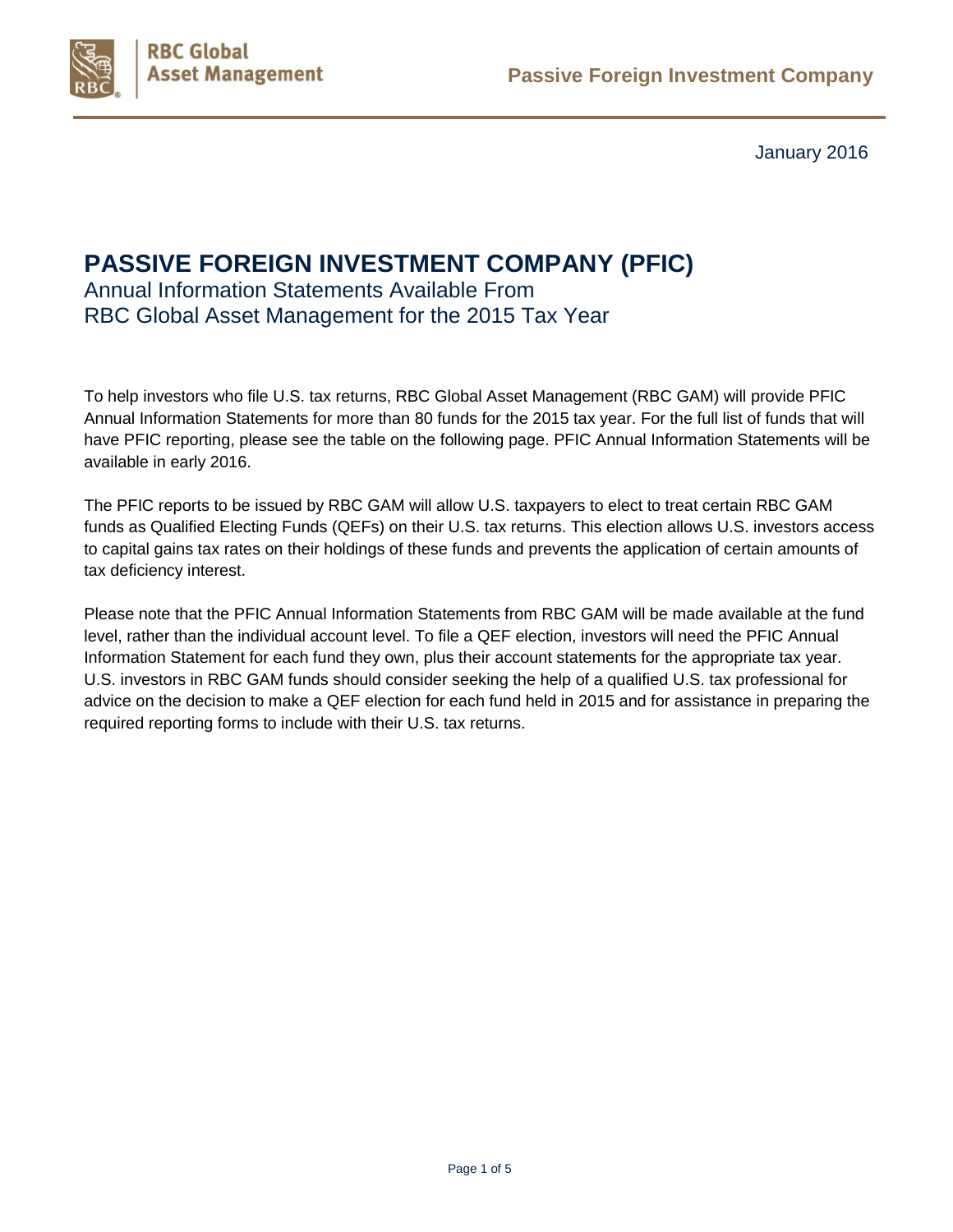# **RBC GAM funds with 2015 PFIC reporting**

#### **Fund Name**

| <b>RBC Funds</b>                             | <b>RBC Funds - cont'd</b>                         |
|----------------------------------------------|---------------------------------------------------|
| RBC Asian Equity Fund                        | RBC QUBE Low Vol U.S. Equity Fund                 |
| RBC Asia Pacific ex-Japan Equity Fund        | RBC QUBE U.S. Equity Fund                         |
| RBC Balanced Fund                            | RBC Select Aggressive Growth Portfolio            |
| RBC Balanced Growth & Income Fund            | <b>RBC Select Balanced Portfolio</b>              |
| <b>RBC Bond Fund</b>                         | <b>RBC Select Conservative Portfolio</b>          |
| RBC Canadian Dividend Fund                   | <b>RBC Select Growth Portfolio</b>                |
| RBC Canadian Equity Fund                     | RBC Select Very Conservative Portfolio            |
| RBC Canadian Equity Income Fund              | RBC U.S. Dividend Fund                            |
| RBC Canadian Index Fund                      | RBC U.S. Equity Fund                              |
| RBC Canadian Money Market Fund               | RBC U.S. Mid-Cap Equity Fund                      |
| RBC Canadian Short-Term Income Fund          | RBC U.S. Mid-Cap Value Equity Fund                |
| RBC Canadian Small & Mid-Cap Resources Fund  | RBC U.S. Monthly Income Fund                      |
| RBC Emerging Markets Bond Fund               | RBC U.S. Small-Cap Core Equity Fund               |
| RBC Emerging Markets Dividend Fund           | <b>PH&amp;N Funds</b>                             |
| RBC Emerging Markets Equity Fund             | PH&N Absolute Return Fund                         |
| RBC Emerging Markets Small-Cap Equity Fund   | PH&N Balanced Fund                                |
| RBC European Equity Fund                     | PH&N Bond Fund                                    |
| RBC Global Balanced Fund                     | PH&N Canadian Equity Fund                         |
| <b>RBC Global Bond Fund</b>                  | PH&N Canadian Equity Value Fund                   |
| RBC Global Corporate Bond Fund               | PH&N Canadian Growth Fund                         |
| RBC Global Dividend Growth Fund              | PH&N Canadian Income Fund                         |
| RBC Global Energy Fund                       | PH&N Dividend Income Fund                         |
| <b>RBC Global Equity Focus Fund</b>          | PH&N High Yield Bond Fund                         |
| <b>RBC Global Equity Fund</b>                | PH&N Monthly Income Fund                          |
| RBC Global High Yield Bond Fund              | <b>PH&amp;N Overseas Equity Fund</b>              |
| <b>RBC Global Precious Metals Fund</b>       | PH&N Short Term Bond & Mortgage Fund              |
| RBC High Yield Bond Fund                     | PH&N Total Return Bond Fund                       |
| RBC International Dividend Growth Fund       | PH&N U.S. Equity Fund                             |
| <b>RBC International Equity Fund</b>         | PH&N U.S. Multi-Style All-Cap Equity Fund         |
| RBC Japanese Equity Fund                     | <b>RBC Private Pools</b>                          |
| RBC Managed Payout Solution                  | RBC Private Canadian Bond Pool                    |
| RBC Managed Payout Solution - Enhanced       | RBC Private Canadian Corporate Bond Pool          |
| RBC Managed Payout Solution - Enhanced Plus  | RBC Private Canadian Dividend Pool                |
| RBC Monthly Income Bond Fund                 | RBC Private Canadian Equity Pool                  |
| RBC Monthly Income Fund                      | RBC Private Canadian Mid-Cap Equity Pool          |
| RBC North American Growth Fund               | RBC Private Income Pool                           |
| RBC North American Value Fund                | RBC Private International Equity Pool             |
| RBC O'Shaughnessy All-Canadian Equity Fund   | RBC Private O'Shaughnessy U.S. Growth Equity Pool |
| RBC O'Shaughnessy Canadian Equity Fund       | RBC Private Short-Term Income Pool                |
| RBC O'Shaughnessy International Equity Fund  | RBC Private U.S. Equity Pool                      |
| RBC O'Shaughnessy U.S. Value Fund            | RBC Private U.S. Large-Cap Core Equity Pool       |
| RBC QUBE Canadian Equity Fund                | <b>BlueBay Funds</b>                              |
| RBC QUBE Global Equity Fund                  | BlueBay Emerging Markets Corporate Bond Fund      |
| RBC QUBE Low Volatility Canadian Equity Fund | BlueBay Global Convertible Bond Fund              |
| RBC QUBE Low Volatility Global Equity Fund   | BlueBay Global Monthly Income Bond Fund           |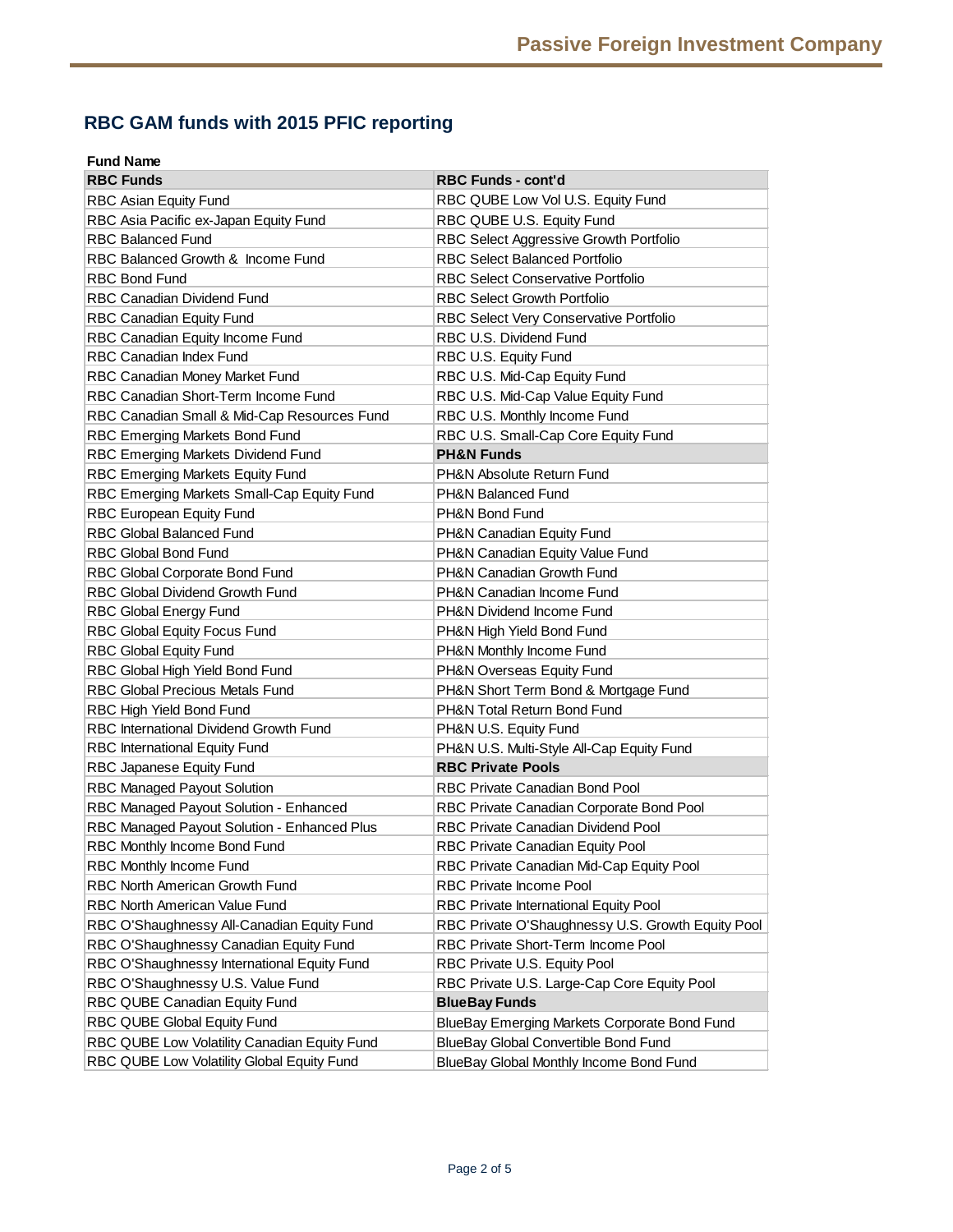## **What is a PFIC?**

A PFIC is a "Passive Foreign Investment Company," as defined under U.S. tax rules. In this context, "Passive" means stocks and bonds are used to generate income and capital gains, as opposed to operating an active business. "Foreign Investment Company" applies in this case because the U.S. Internal Revenue Service (IRS) classifies Canadian mutual fund trusts and mutual fund corporations as foreign corporations for U.S. tax purposes.

### **Who is affected by PFIC rules?**

Investors who own Canadian mutual funds and who file U.S. tax returns will be affected by PFIC rules. Note that all U.S. citizens and green card holders are required to file a U.S. tax return even if they are residents of Canada or another country. Other Canadian residents with significant ties to the U.S. may also be required to file U.S. tax returns. To assess their status in this respect, investors should consult with a qualified U.S. tax professional.

### **Why do PFIC rules exist?**

PFIC rules are intended to prevent U.S. taxpayers from securing preferential tax treatment, such as tax deferral, from investing in foreign securities in comparison with U.S. domestic securities.

### **What are the tax implications of owning a PFIC?**

Each year, U.S. taxpayers must report each PFIC on a separate IRS Form 8621. On this form, taxpayers may make the Mark-to-Market election or the Qualified Electing Fund (QEF) election. There are also various supplementary elections that are beyond the scope of these materials. Annual IRS Form 8621 reporting is required for each PFIC that is directly or indirectly held by the investor, regardless of which election is made.

### **What is the Mark-to-Market election?**

Under the Mark-to-Market election, investors report all income and gains (both realized and unrealized) each year. The total amount is taxed as regular income. Under this election, capital gains do not receive favoured tax treatment.

### **What is the Qualified Electing Fund (QEF) election?**

Under the Qualified Electing Fund (QEF) election, investors report their pro-rata share of the mutual fund's earned income for U.S. tax purposes. The QEF election allows investors to defer taxes on unrealized capital gains and to receive more favourable tax treatment on their share of capital gains that were realized within the fund. Investors also receive an increase in their tax basis in units of the funds to correspond with amounts included in income under the QEF election.

The QEF election is frequently advantageous because it allows for more tax-efficient treatment of capital gains. The PFIC reporting from RBC GAM will provide investors with information required to file a QEF election. In certain situations, such as cases where units of a fund decline in value during a tax year, other elections may be more advantageous. Investors should consult with a qualified U.S. tax professional for guidance on which election is most advantageous for each fund, taking into account statutory restrictions on revoking elections in subsequent tax years.

### **What is the alternative to filing the annual Mark-to-Market or QEF election?**

If a U.S. taxpayer does not make either of these elections, the Excess Distribution Method applies. Under this method, gains recognized on disposition and certain distributions received from a PFIC are taxed as ordinary investment income. These amounts are also allocated back to prior tax years, are subjected to U.S. tax at the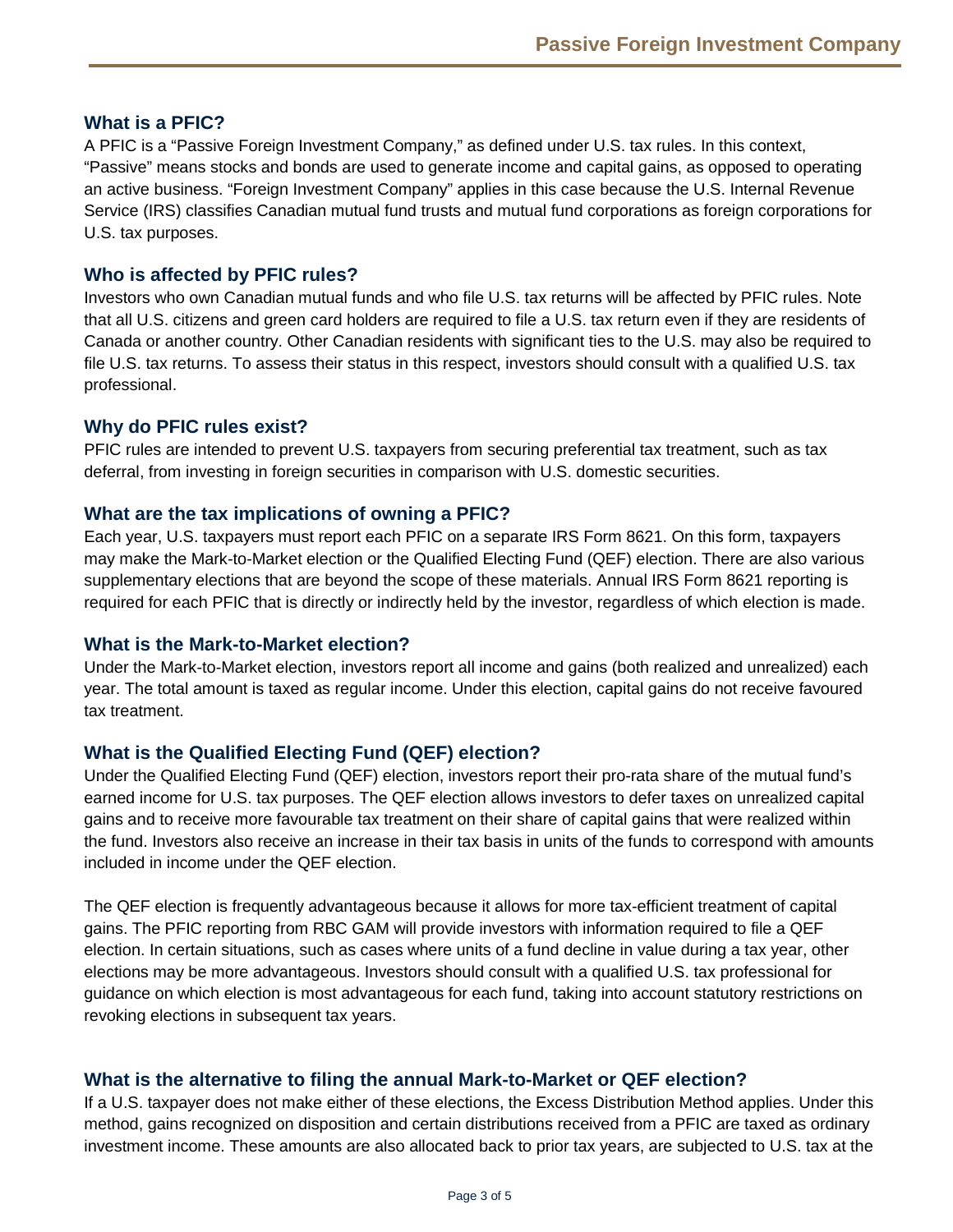highest marginal rate, and additional amounts of tax deficiency interest are also charged. In cases where the value of the PFIC has increased during the investor's holding period, the Excess Distribution Method is frequently the most costly form of tax treatment for a PFIC.

#### **How are PFICs treated in Registered Accounts?**

PFIC rules are expected to apply to PFICs held in non-registered accounts, as well as Tax-Free Savings Accounts (TFSAs), Registered Education Savings Plans (RESPs) and other non-retirement registered plans.

For PFICs held in retirement savings accounts such as Registered Retirement Savings Plans (RRSPs) and Registered Retirement Income Funds (RRIFs), the PFIC rules should not apply. RBC GAM suggests that investors consult with a qualified U.S. tax professional on this matter.

#### **Why is PFIC reporting available on certain funds and not others?**

Our goal is to provide PFIC reporting on a wide range of funds in a cost effective manner. To accomplish this, RBG GAM will provide PFIC reporting on our largest and most widely held funds. Several smaller funds will also have PFIC reporting when those funds are held in larger fund-of-fund products or programs. This is because each underlying fund in a fund-of-fund investment must have PFIC reporting to allow for the top fund to provide PFIC reporting as well.

With PFIC reporting on more than 80 funds at RBC GAM, investors can choose from a wide range of options across investment strategies, asset classes and geographies. This selection of funds also represents 90% of the total assets under management at RBC GAM. We are confident that investors seeking a PFIC solution will find ample opportunities at RBC GAM.

## **Why is PFIC reporting provided at the fund level, rather than the individual account level?**

Recordkeeping systems from our internal and external service providers do not offer the ability to provide individual account level PFIC reporting. RBC GAM decided to offer PFIC reporting at the fund level so that investors will have all of the information they need to file more tax-efficient QEF elections for the 2015 tax year.

#### **How do I calculate my account level PFIC factors for the QEF election?**

For each PFIC, your U.S. tax preparer will require the following: 1) the PFIC Annual Information Statement for the fund provided by RBC GAM and 2) your account statements for the tax year provided by your investment dealer.

The PFIC Annual Information Statement (AIS) will provide the pro-rata share of the fund's ordinary earnings and net capital gain per unit per day.

To calculate your individual amounts for a QEF election, you will multiply the number of unit days you held the fund by the pro-rata amounts on the AIS.

To calculate the number of unit days, you will multiply the number of units held by the number of days those units were held for the tax year. For example, for an account that held 100 units of a fund for the full year (i.e. 365 days), the number of unit days would be 100  $\times$  365 = 36,500. If those units were held for 180 days, the number of unit days would be 100  $\times$  180 = 18,000. This value would then be multiplied by the pro-rata values on the AIS and reported on IRS Form 8621.